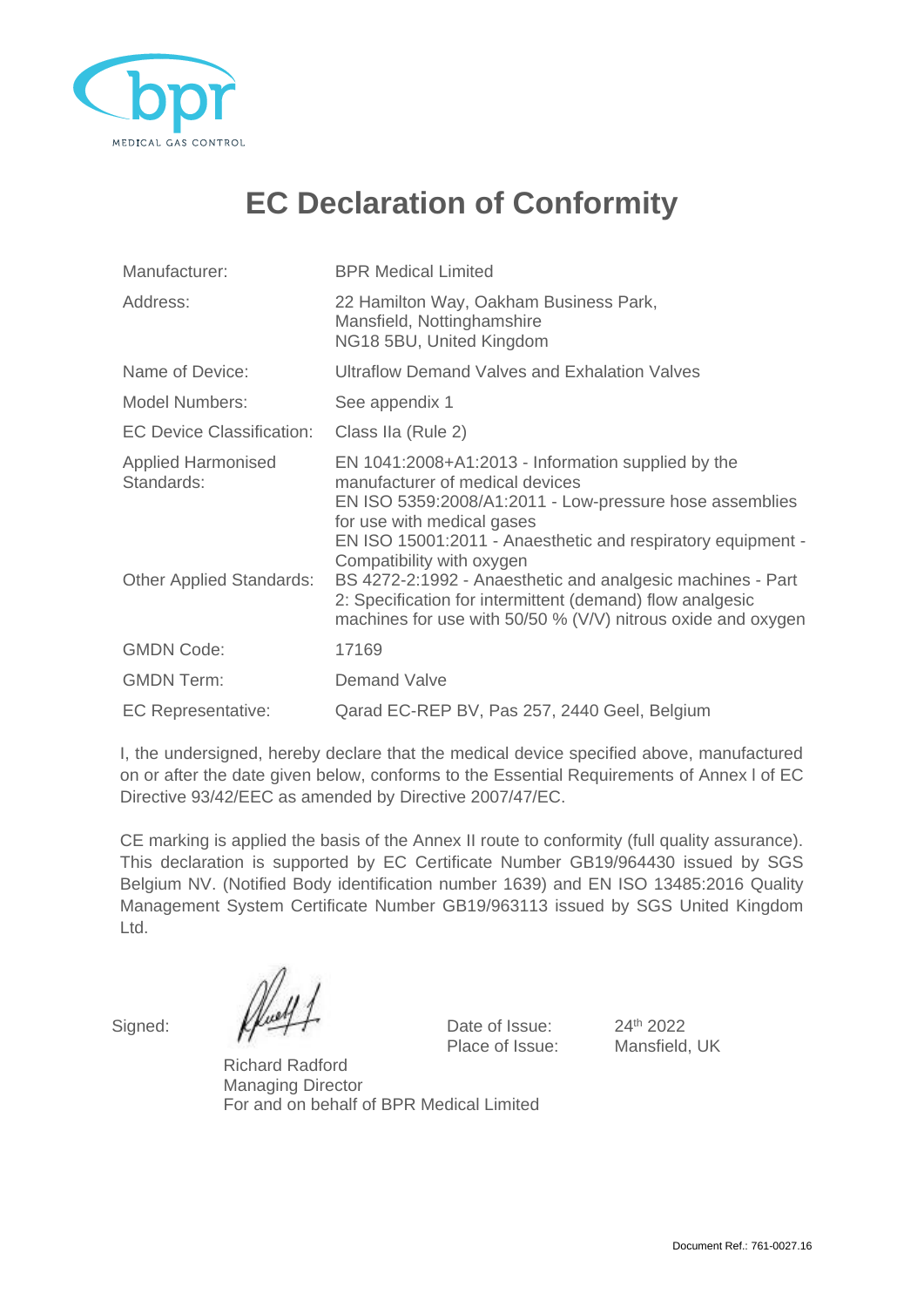

| Device Ref. | <b>Name</b>                                                 | <b>UDI DI</b>         |
|-------------|-------------------------------------------------------------|-----------------------|
| 828-0001    | Analgesic Demand Valve - 3m Hose - BS5682 connector         | (01)05060274500397    |
| 828-0001S   | Service Exchange Analgesic DV - 3m Hose - BS5682            | (01) 050 60274502933  |
| 828-0002    | Ultraflow Exhalation Valve with Mouthpiece - Box 100        | (01)25060274500018    |
| 828-0003    | Ultraflow Exhalation Valve with Mouthpiece (1)              | (01)05060274500014    |
| 828-0004    | Ultraflow Exhalation Valve with AGSS for Demand Valve (1)   | (01) 05060274502681   |
| 828-0013    | Analgesic Demand Valve - 2m Hose - BS5682 connector         | (01)05060274500380    |
| 828-0013S   | Service Exchange - Analgesic DV - 2m Hose -BS5682           | (01) 050 60274502940  |
| 828-0014    | Analgesic Demand Valve - 4m Hose - BS5682 connector         | (01) 050 60274500403  |
| 828-0014S   | Service Exchange - Analgesic DV - 4m Hose -BS5682           | (01) 050 60274502957  |
| 828-0015    | Analgesic Demand Valve - 5m Hose - BS5682 connector         | (01) 050 60274500410  |
| 828-0015S   | Service Exchange - Analgesic DV - 5m Hose -BS5682           | (01) 050 60274502964  |
| 828-0016    | Analgesic Demand Valve - 6m Hose - BS5682 connector         | (01) 050 60274500427  |
| 828-0016S   | Service Exchange - Analgesic DV - 6m Hose -BS5682           | (01) 050 6027450 2971 |
| 828-0019    | Ultraflow AGSS Exhalation Valve with Mouthpiece (50)        | (01)25060274502685    |
| 828-0022    | Analgesic Demand Valve Intro Pack - 3m Hose - BS5682 - 10EV | (01)05060274500700    |
| 828-0039    | Ultraflow Exhalation Valve for use with Face Mask - Pack 25 | (01)35060274502699    |
| 828-0040    | Ultraflow Exhalation Valve with Mouthpiece - Pack 25        | (01)35060274500015    |
| 828-0041    | Ultraflow Exhalation Valve for use with Face Mask (1)       | (01) 050 60274502698  |
| 828-0042    | Ultraflow Exhalation Valve for use with Face Mask - Box 100 | (01)25060274502692    |
| 828-0044    | Ultraflow Exhalation Valve for use with Face Mask - Pack 10 | (01)15060274502695    |
| 828-0045    | Ultraflow Exhalation Valve with Mouthpiece - Pack 10        | (01)15060274500011    |
| 828-0047    | Ultraflow Exhalation Valve + AGSS for use with Face Mask 1  | (01)05060274500021    |
| 828-0048    | Ultraflow Exhalation Valve + AGSS for use with Face Mask 10 | (01)15060274500028    |
| 828-0049    | Ultraflow Exhalation Valve + AGSS for use with Face Mask 50 | (01)25060274500025    |
| 828-0050    | Ultraflow AGSS Exhalation Valve with Mouthpiece - Pack 10   | (01)15060274502688    |
| 828-1002    | Analgesic Demand Valve - 2m Hose - AFNOR connector          | (01)05060274500007    |
| 828-1002S   | Service Exchange - Analgesic Demand Valve - 2m Hose - AFNOR | (01) 05060274502988   |
| 828-1003    | Analgesic Demand Valve - 3m Hose - AFNOR connector          | (01) 050 60274500298  |
| 828-1003S   | Service Exchange - Analgesic Demand Valve - 3m Hose - AFNOR | (01) 050 6027450 2995 |
| 828-1004    | Analgesic Demand Valve - 4m Hose - AFNOR connector          | (01) 05060274500304   |

## **Appendix 1 – List of Device Models**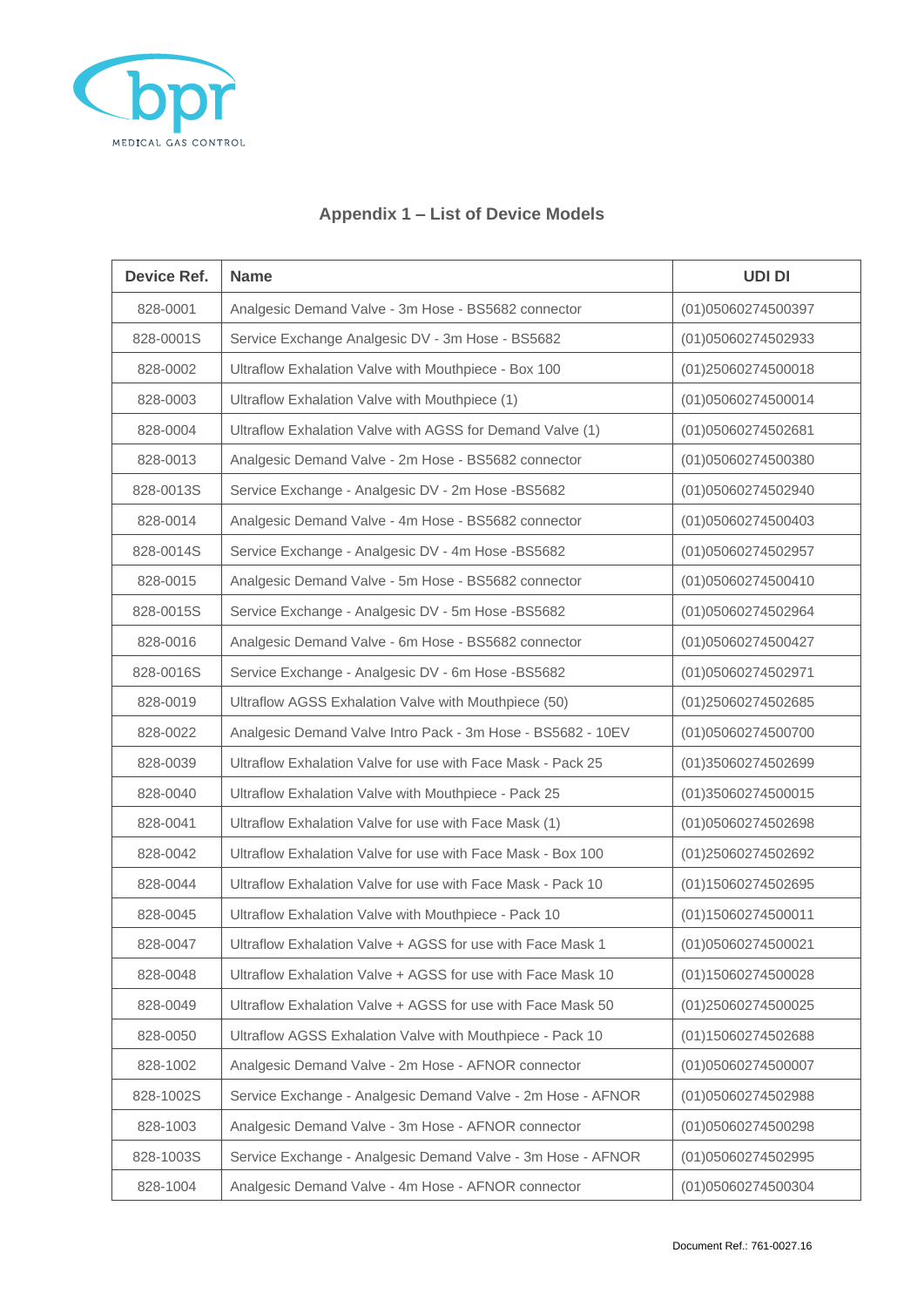

| 828-1004S | Service Exchange - Analgesic Demand Valve - 4m Hose - AFNOR   | (01)05060274503008   |
|-----------|---------------------------------------------------------------|----------------------|
| 828-1005  | Analgesic Demand Valve - 5m Hose - AFNOR connector            | (01) 05060274500311  |
| 828-1005S | Service Exchange - Analgesic Demand Valve - 5m Hose - AFNOR   | (01)05060274503015   |
| 828-1006  | Analgesic Demand Valve - 6m Hose - AFNOR connector            | (01) 05060274500328  |
| 828-1006S | Service Exchange - Analgesic Demand Valve - 6m Hose - AFNOR   | (01) 050 60274503022 |
| 828-3002  | Analgesic Demand Valve - 2m Hose - Nordica connector          | (01)05060274500335   |
| 828-3002S | Service Exchange - Analgesic Demand Valve - 2m Hose -Nordica  | (01) 050 60274503039 |
| 828-3003  | Analgesic Demand Valve - 3m Hose - Nordica connector          | (01) 05060274500342  |
| 828-3003S | Service Exchange - Analgesic Demand Valve - 3m Hose - Nordica | (01) 050 60274503046 |
| 828-3004  | Analgesic Demand Valve - 4m Hose - Nordica connector          | (01)05060274500359   |
| 828-3004S | Service Exchange - Analgesic Demand Valve - 4m Hose - Nordica | (01)05060274503053   |
| 828-3005  | Analgesic Demand Valve - 5m Hose - Nordica connector          | (01)05060274500366   |
| 828-3005S | Service Exchange - Analgesic Demand Valve - 5m Hose - Nordica | (01)05060274503060   |
| 828-3006  | Analgesic Demand Valve - 6m Hose - Nordica connector          | (01)05060274500373   |
| 828-3006S | Service Exchange - Analgesic Demand Valve - 6m Hose - Nordica | (01)05060274503077   |
| 828-5002  | Analgesic Demand Valve - 2m Hose - DISS Connector             | (01) 050 60274500434 |
| 828-5002S | Service Exchange - Analgesic Demand Valve - 2m Hose - DISS    | (01) 05060274503138  |
| 828-5003  | Analgesic Demand Valve - 3m Hose - DISS Connector             | (01) 050 60274500441 |
| 828-5003S | Service Exchange - Analgesic Demand Valve - 3m Hose - DISS    | (01) 050 60274503145 |
| 828-5004  | Analgesic Demand Valve - 4m Hose - DISS Connector             | (01) 05060274500458  |
| 828-5004S | Service Exchange - Analgesic Demand Valve - 4m Hose - DISS    | (01) 050 60274503152 |
| 828-6002  | Analgesic Demand Valve - 2m Hose - SANS connector             | (01) 05060274500519  |
| 828-6002S | Service Exchange - Analgesic Demand Valve - 2m Hose - SANS    | (01) 050 60274503169 |
| 828-6003  | Analgesic Demand Valve - 3m Hose - SANS connector             | (01) 05060274500526  |
| 828-6003S | Service Exchange - Analgesic Demand Valve - 3m Hose - SANS    | (01) 050 60274503176 |
| 828-6004  | Analgesic Demand Valve - 4m Hose - SANS connector             | (01)05060274500533   |
| 828-6004S | Service Exchange - Analgesic Demand Valve - 4m Hose - SANS    | (01) 05060274503183  |
| 828-6005  | Analgesic Demand Valve - 5m Hose - SANS connector             | (01) 050 60274500540 |
| 828-6005S | Service Exchange - Analgesic Demand Valve - 5m Hose - SANS    | (01) 050 60274503190 |
| 828-6006  | Analgesic Demand Valve - 6m Hose - SANS connector             | (01) 05060274500557  |
| 828-6006S | Service Exchange - Analgesic Demand Valve - 6m Hose - SANS    | (01)05060274503206   |
| 828-7002  | Analgesic Demand Valve - 2m Hose - SIS connector              | (01) 05060274500137  |
| 828-7002S | Service Exchange - Analgesic Demand Valve - 2m Hose - SIS     | (01) 05060274503213  |
| 828-7003  | Analgesic Demand Valve - 3m Hose - SIS connector              | (01) 050 60274500564 |
| 828-7003S | Service Exchange - Analgesic Demand Valve - 3m Hose - SIS     | (01)05060274503220   |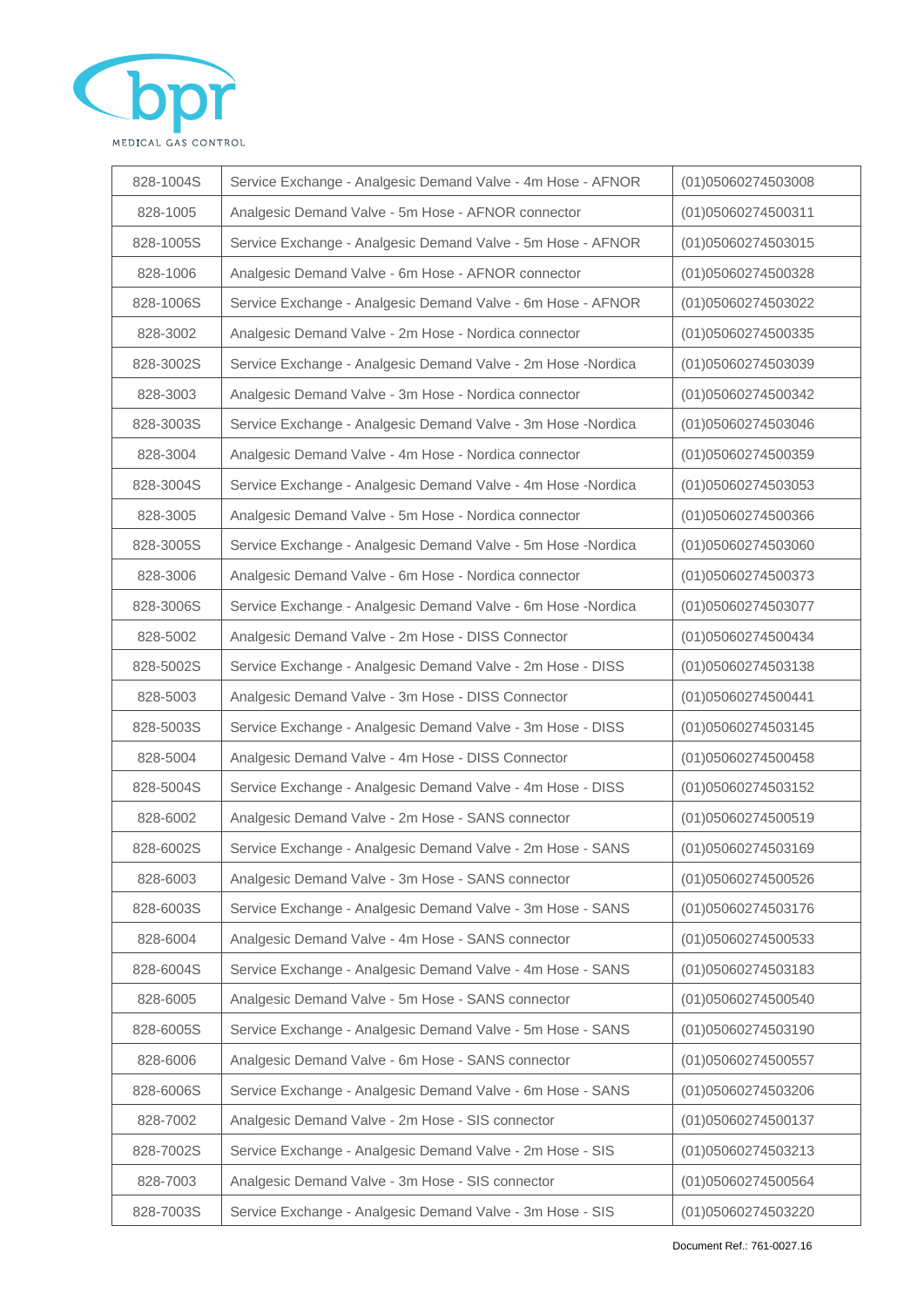

| 828-7004  | Analgesic Demand Valve - 4m Hose - SIS connector              | (01) 05060274500571  |
|-----------|---------------------------------------------------------------|----------------------|
| 828-7004S | Service Exchange - Analgesic Demand Valve - 4m Hose - SIS     | (01) 050 60274503237 |
| 828-7005  | Analgesic Demand Valve - 5m Hose - SIS connector              | (01)05060274500588   |
| 828-7005S | Service Exchange - Analgesic Demand Valve - 5m Hose - SIS     | (01) 050 60274503244 |
| 828-7006  | Analgesic Demand Valve - 6m Hose - SIS connector              | (01)05060274500595   |
| 828-7006S | Service Exchange - Analgesic Demand Valve - 6m Hose - SIS     | (01) 05060274503251  |
| 828-8002  | Analgesic Demand Valve - 2m Hose - BS5682 connector NZ        | (01)05060274500465   |
| 828-8002S | Service Exchange - Analgesic Demand Valve -2m Hose-BS5682 NZ  | (01) 05060274503268  |
| 828-8003  | Analgesic Demand Valve - 3m Hose - BS5682 connector NZ        | (01) 050 60274500472 |
| 828-8003S | Service Exchange - Analgesic Demand Valve -3m Hose-BS5682 NZ  | (01) 050 60274503275 |
| 828-8004  | Analgesic Demand Valve - 4m Hose - BS5682 connector NZ        | (01) 050 60274500489 |
| 828-8004S | Service Exchange - Analgesic Demand Valve -4m Hose-BS5682 NZ  | (01) 050 60274503282 |
| 828-8005  | Analgesic Demand Valve - 5m Hose - BS5682 connector NZ        | (01)05060274500496   |
| 828-8005S | Service Exchange - Analgesic Demand Valve - 5m Hose-BS5682 NZ | (01) 050 60274503299 |
| 828-8006  | Analgesic Demand Valve - 6m Hose - BS5682 connector NZ        | (01) 050 60274500502 |
| 828-8006S | Service Exchange - Analgesic Demand Valve -6m Hose-BS5682 NZ  | (01) 05060274503305  |
| 828-9002  | Analgesic Demand Valve - 2m Hose - 1/4 BSP                    | (01)05060274500601   |
| 828-9002S | Service Exchange - Analgesic Demand Valve - 2m Hose - 1/4BSP  | (01) 05060274503312  |
| 828-9003  | Analgesic Demand Valve - 3m Hose - 1/4 BSP                    | (01) 05060274500618  |
| 828-9003S | Service Exchange - Analgesic Demand Valve - 3m Hose - 1/4BSP  | (01) 050 60274503329 |
| 828-9004  | Analgesic Demand Valve - 4m Hose - 1/4 BSP                    | (01) 050 60274500625 |
| 828-9004S | Service Exchange - Analgesic Demand Valve - 4m Hose - 1/4BSP  | (01) 050 60274503336 |
| 828-9005  | Analgesic Demand Valve - 5m Hose - 1/4 BSP                    | (01)05060274500632   |
| 828-9005S | Service Exchange - Analgesic Demand Valve - 5m Hose - 1/4BSP  | (01) 050 60274503343 |
| 828-9006  | Analgesic Demand Valve - 6m Hose - 1/4 BSP                    | (01)05060274500649   |
| 828-9006S | Service Exchange - Analgesic Demand Valve - 6m Hose - 1/4BSP  | (01) 050 60274503350 |
| 831-1003  | Oxygen Demand Valve - 3m Hose - AFNOR                         | (01)05060274500656   |
| 831-2003  | Oxygen Demand Valve - 3m Hose - DIN                           | (01)05060274500038   |
| 831-3003  | Oxygen Demand Valve - 3m Hose - Nordica                       | (01)05060274500663   |
| 831-4003  | Oxygen Demand Valve - 3m Hose - BS5682                        | (01)05060274500670   |
| 831-5003  | Oxygen Demand Valve - 3m Hose - DISS                          | (01)05060274500687   |
| 831-4010  | Oxygen Demand Valve - 3m - BS5682 Total of 5 EVs              | (01)05060274500694   |
| 831-1003S | Service Exchange - Oxygen Demand Valve - 3m Hose - AFNOR      | (01) 050 60274501912 |
| 831-2003S | Service Exchange - Oxygen Demand Valve - 3m Hose - DIN        | (01) 050 60274501929 |
| 831-3003S | Service Exchange - Oxygen Demand Valve - 3m Hose - Nordica    | (01) 050 60274504227 |